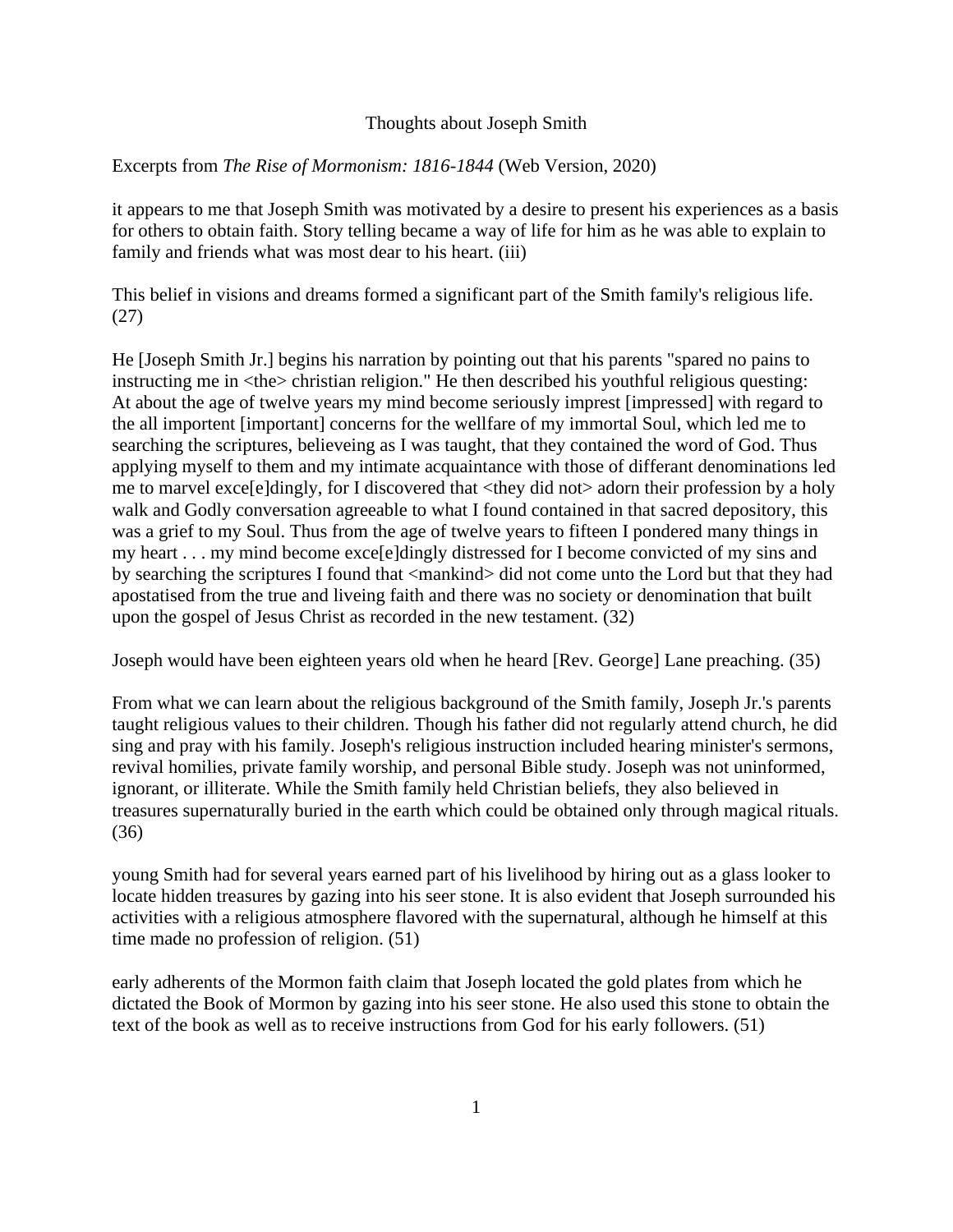In contrast to the account which was later told, the earliest versions linked the finding of the plates with the practice of searching for buried treasure. They also linked obtaining the plates with magical rituals traditionally associated with winning treasure from its guardian spirits.  $(54)$ 

Joseph told the family about the plates and asked them not to discuss what he said outside their family. She [Lucy Mack Smith] then describes how in the evenings the Smith family would meet and listen to Joseph's religious teachings. They also heard Joseph tell stories of the continent's former civilizations. (60)

Surviving accounts of the translation process suggest that Smith worked without directly using the plates—this despite all of the difficulty in obtaining, hiding, and bringing the plates along. (68)

Many aspects of the story told in New York and Pennsylvania were later revised. This included Joseph Smith's looking into the stone and seeing that he should bring Emma Hale to the hill, and especially details that linked the gold plates and treasure hunting. (71)

The early story as Joseph Smith related was important since it established the belief that he had a record. His immediate family was also essential to him as they were among the first to believe him. (71)

Smith would dictate the contents of the gold plates without the plates being in his presence. The claim of having plates with ancient writing on them was to increase faith. It was not necessary for Joseph Smith to use plates to produce the story that was represented to be contained on them. To assist others in having religious faith in Jesus Christ was the overriding purpose in telling about plates. Some would believe by having a vision of the plates while others did not need to have such experience. For Smith the struggles and experiences he related necessitated maintaining that the writings of native peoples were from an ancient record whether or not he physically had them in his possession. The story contained on the record was presented to Joseph Smith in the form of revelation. (93)

Joseph Smith had had a keen interest in religious teachings for the last ten years. He was a married man twenty-two years old. He had been talking to his family about obtaining a special record for the last four years. Smith could dictate about three pages a day and produce a lengthy manuscript. For the period from October 1828 to March 1829, before Cowdery became a scribe, it would be possible to have written many pages. With three scribes helping, the only drawback would be if there were not enough paper to write on (a shortage that did occur, according to Joseph Knight Sr.) or not having a scribe available, and if this was the case Smith could do his own writing.

Joseph Smith continued to dictate the text of the Book of Mormon with Oliver Cowdery as scribe. Smith, for example, worked on what is known as the Sermon on the Mount preached by Jesus and printed in the King James Bible. A comparison with the text in the Book of Mormon shows that Joseph documented the visit of Jesus to a New World people using the New Testament Gospel of Matthew. (98)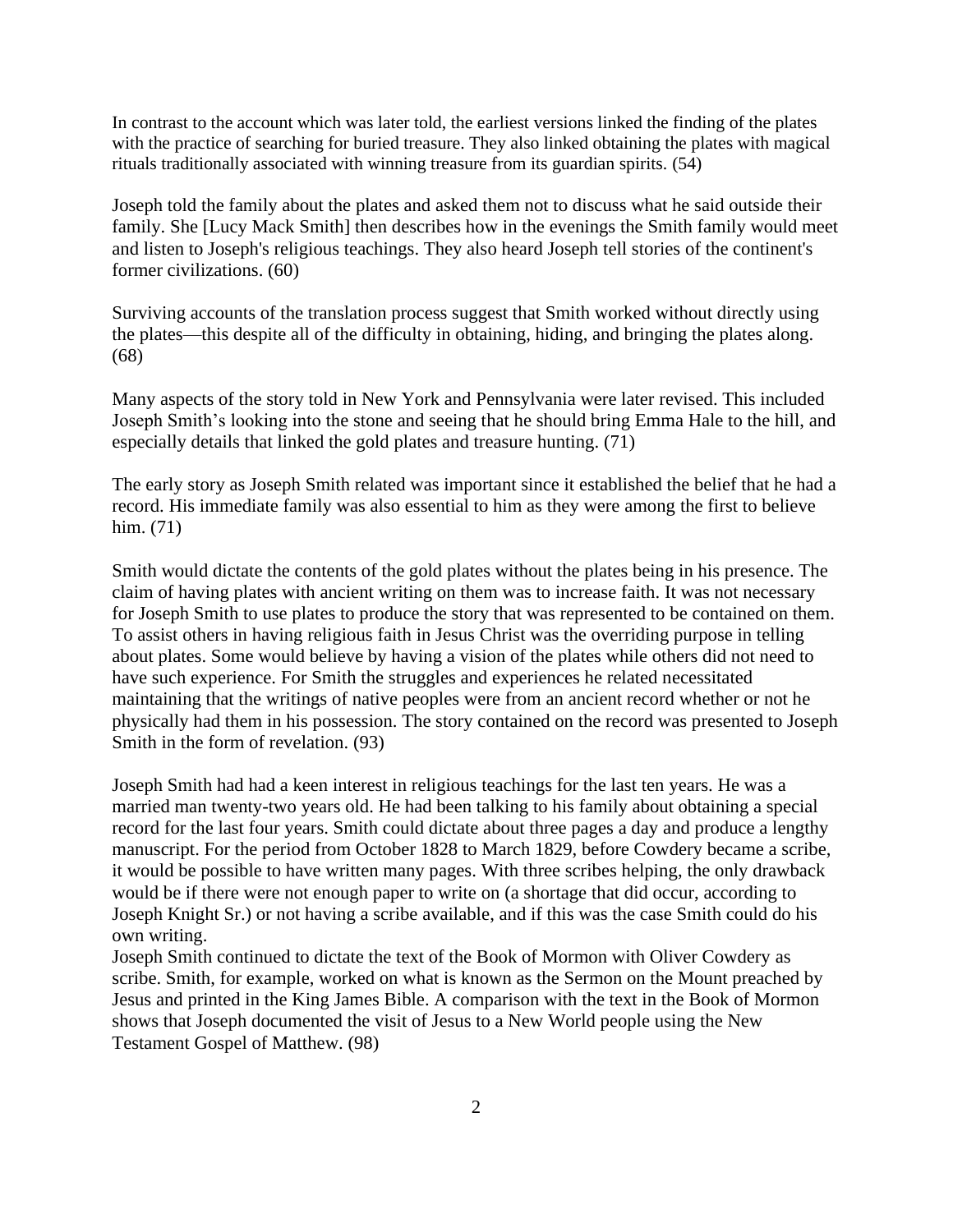When Joseph Smith was in the process of dictating the religious text of the Book of Mormon, he would at times read longer passages from the Old Testament to his scribe. A close examination indicates that chapters from Old Testament books were incorporated into the Book of Mormon. In these places, Smith was dependent upon the Bible with the meaning essentially the same. (120-21)

A more plausible explanation is that Joseph Smith copied these words from the King James Bible, in ignorance of the textual history, rather than having been spoken by Jesus in the New World. This then would be but another example of the late textual material anachronistically placed into an earlier time-frame in Third Nephi. (127)

These prayers of Jesus in Third Nephi seem clearly to be based upon the Gospel of John. The Jesus presented in Third Nephi is not unique to the Third Nephi text but is taken right out of the New Testament, even down to borrowing the gospel writers' words and phrases. This use of John evidences still another example of textual borrowing in the Third Nephi account. (131)

The clear conclusion of this examination is that the King James Version of the New Testament text was used extensively in the composition of Third Nephi in the Book of Mormon. The Sermon on the Mount given by Jesus during his ministry in the Old World was used to flesh out the idea that Christ had appeared to the ancient inhabitants of America. Other teachings of Jesus were adapted from different texts in the New Testament to provide content for an appearance of Jesus during the three-day period that Third Nephi claims for the visitation of the resurrected Jesus.

This documentation of extensive textual borrowing from the New Testament writings indicates a serious problem in accepting Third Nephi as an accurate account. If Jesus appeared in the New World as the Book of Mormon would have us believe, then the textual problems it contains would lead to the conclusion that it is not an accurate record of that event. (133)

The March 1829 revelation to Harris said of Joseph Smith, "He has a gift to translate the book, and I have commanded him that he shall pretend to no other gift, for I will grant him no other gift." Smith's only gift was to translate the Book of Mormon. Like the previous examples, this restriction was made part of the Book of Mormon text (144)

The story of the gold plates was the vehicle that Joseph Smith used as a minister to preach his new emphasis on Jesus. Smith taught that at one time he had in his possession an ancient record of peoples who lived on the American continent more than fifteenth hundred years earlier. Believers had faith that Smith was able to recover a record or set of gold plates. The purpose of Smith's story was to make men and women believe as strongly as gold in his role as God's minister of salvation. Whether Smith had visions about the gold plates, whether he at one time had them in his possession, or whether anyone saw the physical plates was not important in what he was trying to accomplish. The message of the Book of Mormon, through the use of metal plates, was for others to believe in the Jesus who spoke to Native Americans and who was speaking at the time to Joseph Smith. (145)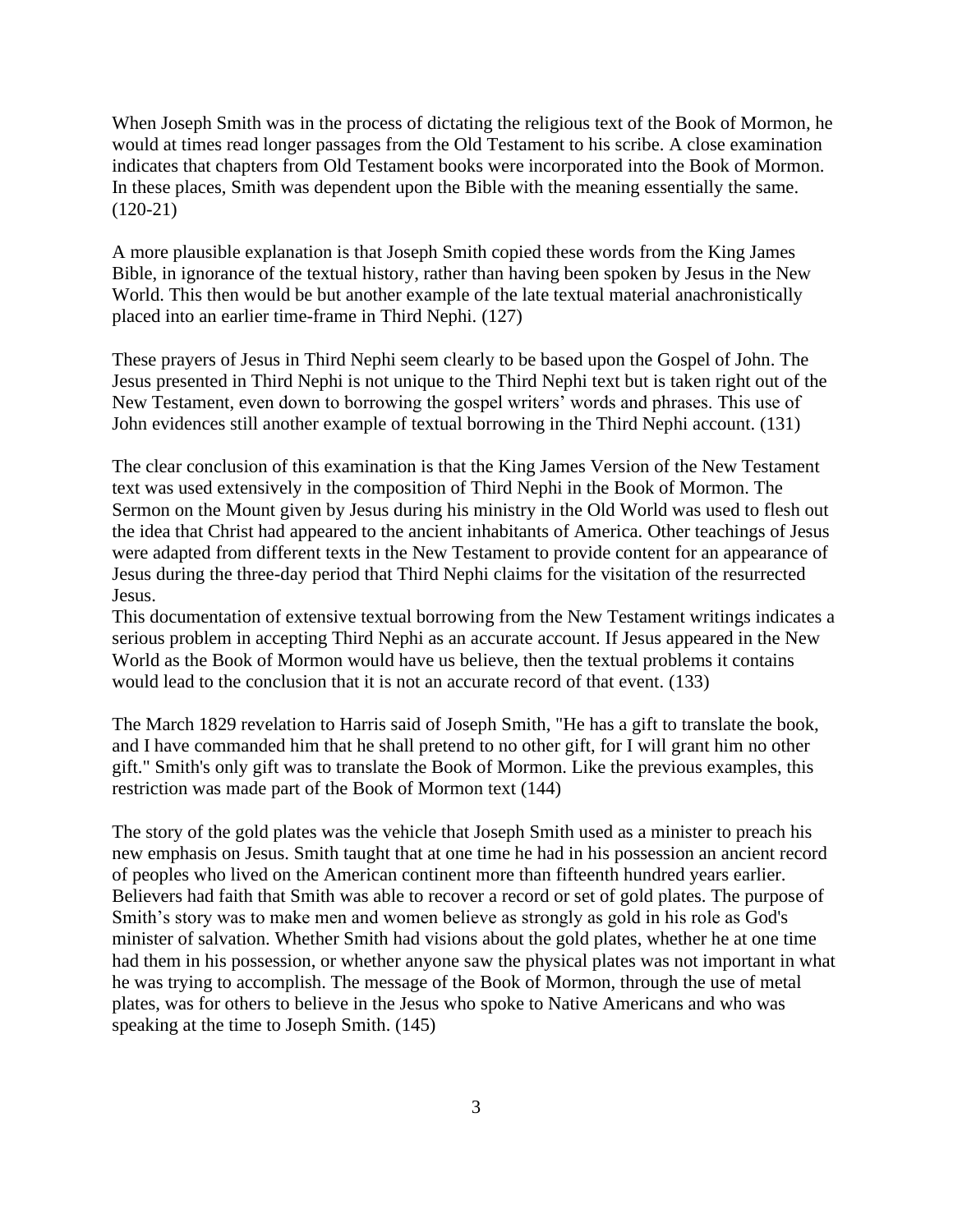One of the ideas relating to the text of the Book of Mormon is saying that it is impossible for Joseph Smith to have written the book since he was unlearned at the time. This is not an accurate assessment of the education of the young prophet. Learning in the Smith home included Bible reading in addition to family and individual prayer. Lucy Mack Smith was an important influence on her family as they conducted family worship. Joseph Sr. led the family in singing and prayer as the head of the household. His experience as a school teacher would help as he instructed especially the male children in transacting farm business. It should be remembered that Joseph Smith received additional schooling when he was twenty years old. The narratives in the Book of Mormon are based upon how religion was reportedly practiced in ancient America. What is taught in the record is an indication of how Smith as a religious seer perceived the way the ancestors of Native Americans preached and battled. With the KJV Bible as his standard source text, Joseph Smith projected his own religious beliefs into the Book of Mormon. This is an important clue to its authenticity as a nineteenth-century work. It is what would be expected in a new book. (146)

In the early years of his life, Smith was a treasure seer who divined where precious things were hidden. As he acquired a prophetic mantle, he used the same methods, including seer-stone gazing, to produce his church's foundational scripture, the Book of Mormon, and his first fifteen revelations. (191)

While Smith did not comment on the manner in which he perceived God's mind, the linguistic idiosyncrasies are his own. Whether he believed that the ideas or the words themselves were God's is not completely known. Expressions that are borrowed from the King James Version (KJV) of the Bible seem to highlight the importance of the message.

Joseph Smith frequently revised the revelations in accordance with his developing theology. God's word, relayed through fallible prophets, was neither inerrant nor static in Smith's view—so as the need arose, he revised the Bible and his own autobiography as well as the revelations. (191)

Individual followers of Joseph Smith's revelations believe them to be God's word but are often ignorant of the original text. The originals are not only generally the most authentic and uncontaminated, but they also best represent the milieu of and open a window on human consciousness for that particular time and place. Yet so little thought is given today to the original texts because, in part, they are assumed to have been unchanged. They are considered sacrosanct—beyond scholarship. If church leaders made changes, they must have had good reason. (194)

The changes in many of the revelations reflected later theology, modifications in church government, recognition of former discrepancies, and sensitivity to criticism engendered by the originals. (201)

The belief of Joseph Smith was that the gospel of Jesus Christ contained in the New Testament consisted of the same essential beliefs and ordinances practiced since the beginning of humankind. The sacred texts revealed through Joseph Smith explained that if it was necessary to believe in Jesus now, then Adam and other Old Testament patriarchs would have believed like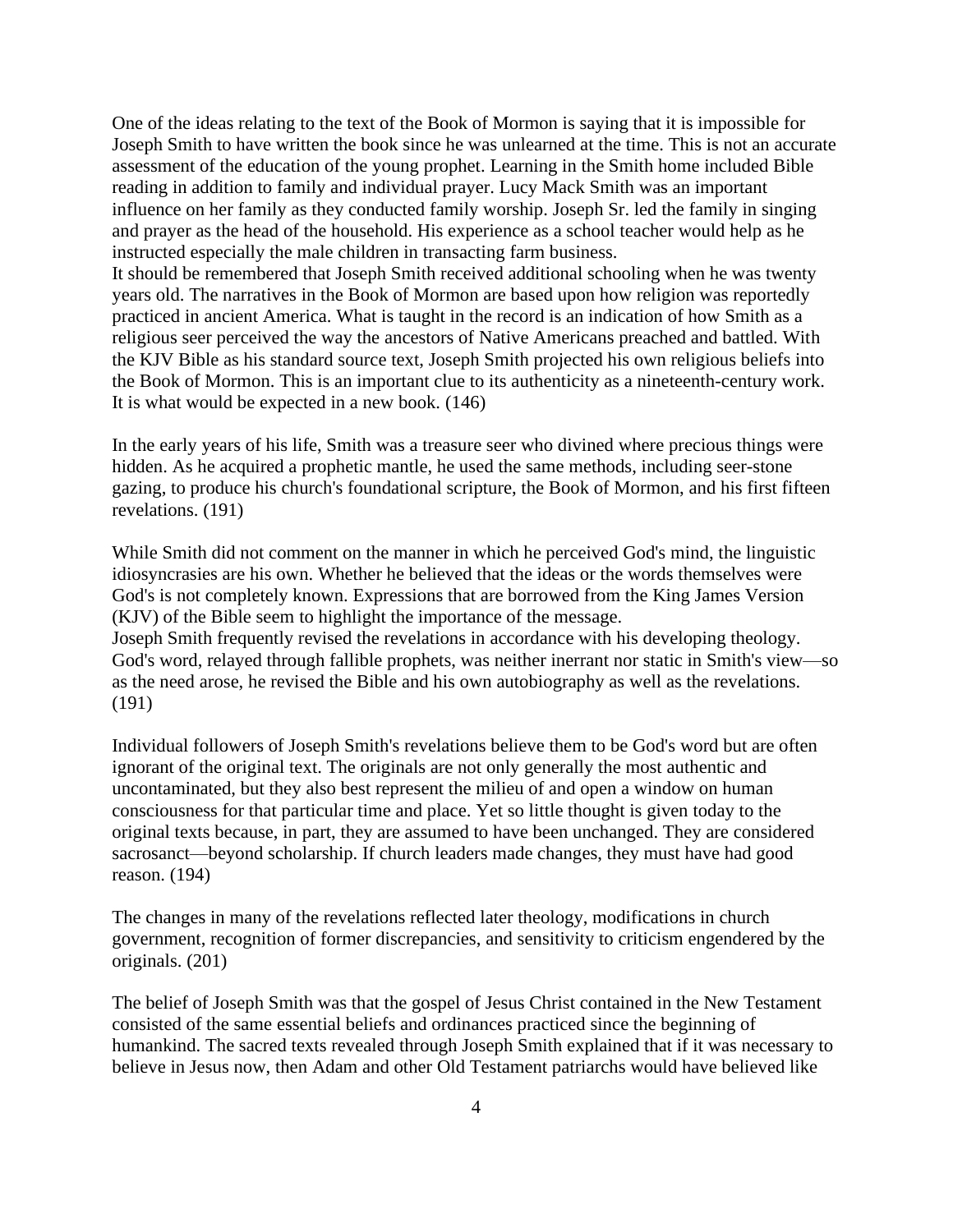the followers of Jesus in New Testament times. The same idea goes with the practice of the ordinances of Christian baptism, confirmation, and priesthood ordination. (224)

## [Revision of the Bible (1830-1833) – the weakest link.]

The revision made by Joseph Smith attempts to make the wording of the KJV English clearer. The additions by Smith are a reflection of his encounter with the text in the context of revelatory messages as the latter-day gospel was being restored in 1830-33. Smith's revision of the Bible was produced as a church text for those who accept the restored gospel. Since Joseph Smith did not have knowledge of Hebrew or Greek during this period of Bible revision, we should not expect his revision to contain readings in ancient biblical manuscripts. Nor should we think that his revision is any kind of restoration of what was in the Hebrew Scriptures or in the Greek New Testament. Joseph Smith's work is a revision rather than a translation, since church members knew that Joseph Smith had not studied Hebrew or Greek to produce his manuscript. But church members also thought that Joseph did not have to know Hebrew or Greek because he got his corrections via revelation. (225)

The majority of Christian concepts and ordinances added to the Old Testament of the Hebrew Scriptures occur in the first seventeen chapters of Genesis. This stops after chapter 17 and with no Christian material used for the remainder of Genesis or the rest of the Old Testaments with one exception. There is a brief mention of Christ in Isaiah 29:16 (JST). (227)

Joseph Smith perceived that the text he supplied would give a broader view of the teachings of Jesus. It appears that Smith himself intended his revision to be for the most part an accurate form of the original meaning of the text and perceived it as such. On March 8 Joseph Smith dictated to his scribe Sidney Rigdon the beginning of the gospel according to Matthew. The heading of the manuscript read: "A Translation of the New Testament translated by the power of God." Like the Book of Mormon which was revealed "by the gift and power of God," the New Testament revision was a revealed text based upon the KJV Bible. Usually when working with the New Testament a person would use a standard text. In the case of revising Matthew 5 Smith used the KJV Bible and Third Nephi in the Book of Mormon.

Joseph Smith would read from the Bible purchased by Oliver Cowdery in 1829. Besides the Book of Mormon, Smith's work on the Bible was his next largest project. (229)

The idea that Joseph Smith and Oliver Cowdery would develop the story of the visions of heavenly personages appearing to them is in line with other early embellishments. Examples of historical development of texts, location, name, and documents are as follows: (1) *Evening and Morning Star reprint in Kirtland, with Oliver Cowdery as editor; (2) the change in the name of* the church and the place it was organized; (3) significant revisions in some of the sacred texts of Joseph Smith's revelations permitted by the four members of Presidency for the 1835 Doctrine and Covenants; and (4) the expansion of blessings given in December 1833 and their recording in the fall of 1835. (260)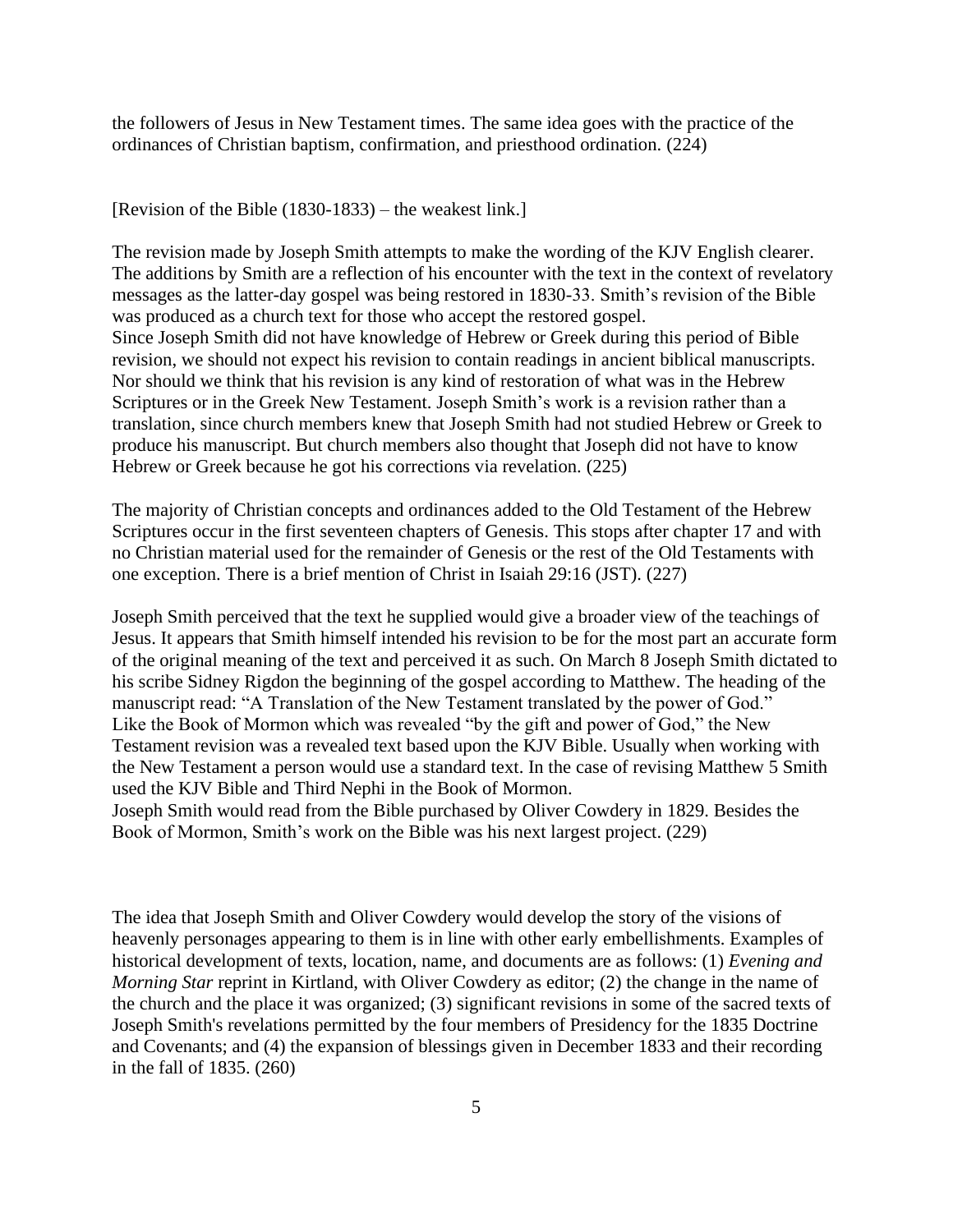Joseph Smith did not understand Egyptian, so he could not actually translate from that language. The symbols inspired him with ideas. He represented the text produced as an inspired revelatory interpretation (translation). The saints knew Joseph Smith had no knowledge of Egyptian and that the contents of the papyrus would have to be revealed by God. (271)

While dictating the Book of Abraham (what is now chapter 2) Joseph Smith used the KJV Genesis as a guide and text for part of his story. The actual wording in the story suggests the use of Genesis in composing this work. This would indicate that the wording dictated was basically a copying effort of a pre-established text. At times Smith revised the KJV text to make it an autobiographical account by Abraham. The wording as printed in the KJV was used as part of the text Abraham supposedly wrote by his own hand. It is clear that Joseph Smith had the Bible open to the book of Genesis as he dictated this section of the Book of Abraham. (276)

The Egyptian papers, including the Egyptian Alphabet, contain the record of Joseph Smith's efforts to work with ancient documents. One of the manuscripts of the "Egyptian alphabet" contains Joseph Smith's handwriting, together with the handwriting of his scribe Oliver Cowdery. These 1835 documents help us understand how Smith dictated the text of the Book of Mormon six years earlier. The Egyptian Alphabet and related papers are preserved manuscript texts that show how Joseph Smith produced the ideas prior to and in connection with the Book of Abraham. These records have serious implications for the dictation process of the text of the Book of Mormon. (277)

Joseph Smith's work on his Book of Abraham Egyptian alphabet, seven years later, shows that he could not understand or interpret documents written anciently. Examinations done by Egyptologists show that Smith had not the slightest idea what the Egyptian characters meant relating to names, places, and subject matter. These manuscript pages clearly show that Joseph Smith pretended to translate Egyptian records. The claim that they had been written by the biblical Abraham is without a solid foundation. (278)

None of Joseph Smith's scribes or witnesses to the plates of the Book of Mormon saw Joseph Smith consult the gold plates when he dictated the text. Just as no one said they saw Joseph Smith use the Bible when he dictated the Book of Mormon, no one said they saw him use the Bible as he dictated part of the text of the Book of Abraham. (279)

The earliest version of Smith's story about the plates of gold being buried in the ground was told in a treasure-seeking content with the plates or record being protected by a guardian. Joseph Smith's revision of how he first heard about the plates and that he received religious instructions from an angel show we are dealing with a faith story. By 1838 the recounting of the 1823 vision had acquired more impressive theological significance. (339)

Joseph Smith like other individuals developed in his ideas. Smith's recollection of events in his early life took on more of a theological nature than historical reality, and his story grew in the telling. The words that he said the angel spoke to him in 1823 about Elijah became of important